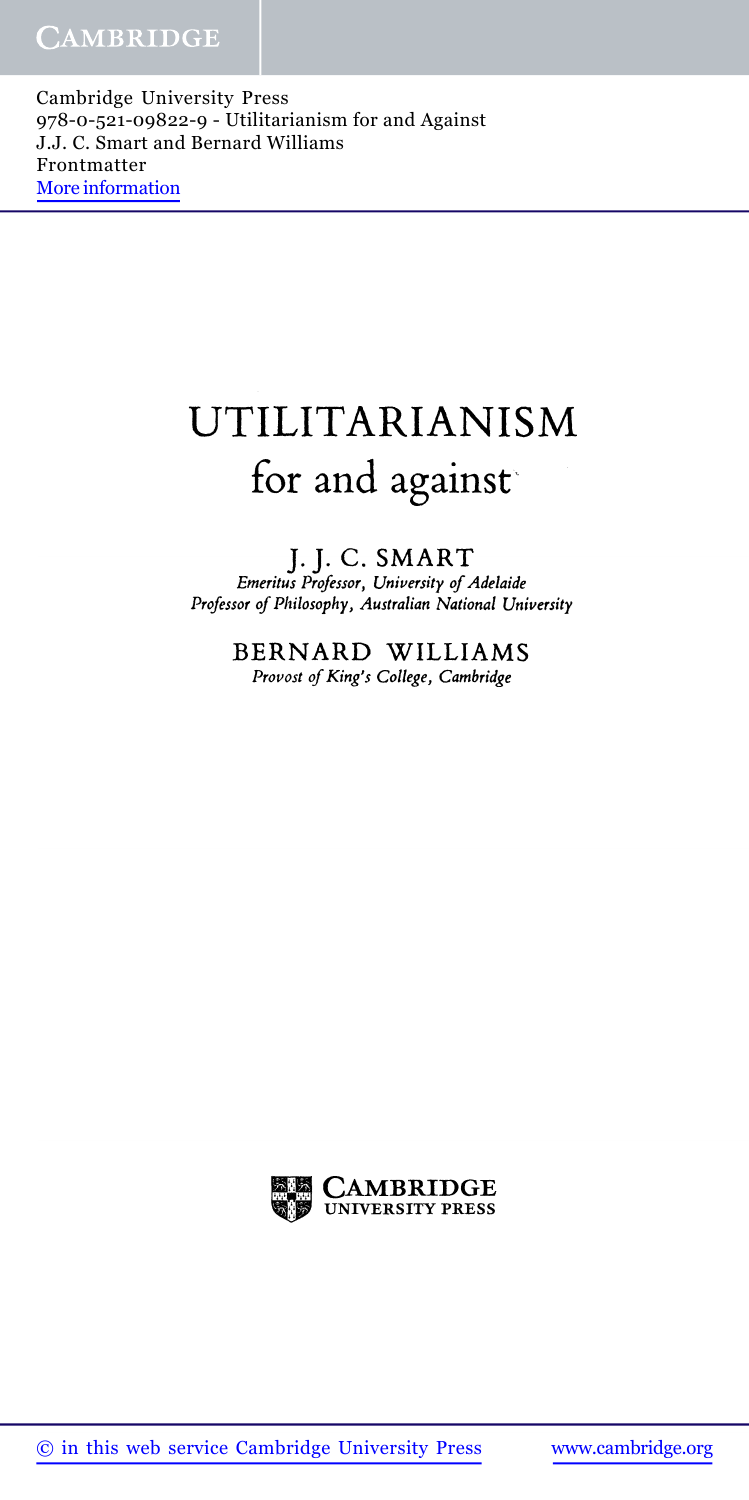Cambridge University Press 978-0-521-09822-9 - Utilitarianism for and Against J.J. C. Smart and Bernard Williams Frontmatter More information

> cambridge university press Cambridge, New York, Melbourne, Madrid, Cape Town, Singapore, São Paulo, Delhi, Mexico City

Cambridge University Press 32 Avenue of the Americas, New York ny 10013-2473, USA

www.cambridge.org Information on this title: www.cambridge.org/9780521098229

© Cambridge University Press 1973

This publication is in copyright. Subject to statutory exception and to the provisions of relevant collective licensing agreements, no reproduction of any part may take place without the written permission of Cambridge University Press.

> First published 1973 27th printing 2008

*A catalogue record for this publication is available from the British Library*.

isbn 978-0-521-09822-9 Paperback

Cambridge University Press has no responsibility for the persistence or accuracy of URLs for external or third–party internet websites referred to in this publication, and does not guarantee that any content on such websites is, or will remain, accurate or appropriate.